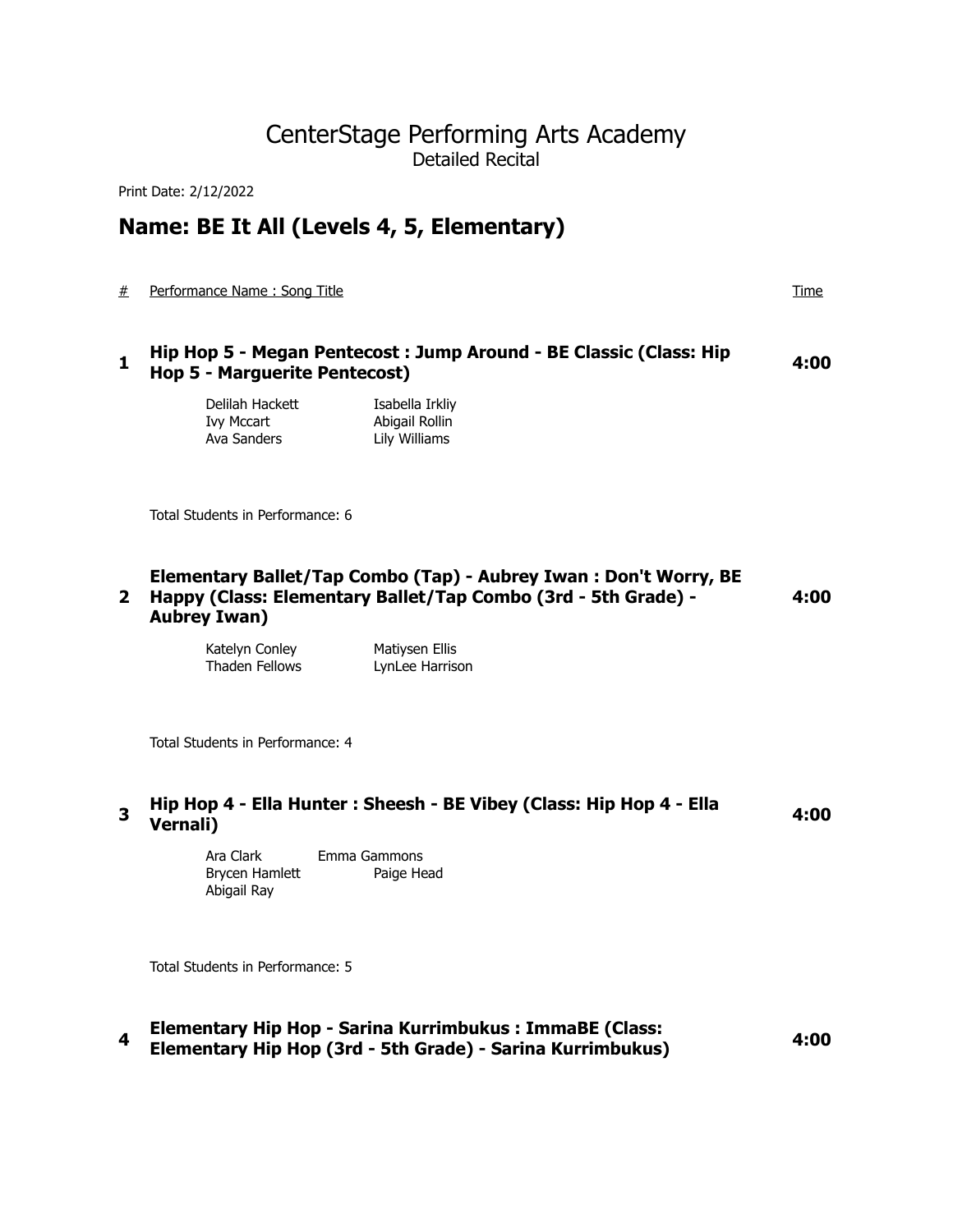Madison Blankenship Peyton Blankenship Ruby Helm **Arabella Rodenius** Jamie Torrance Mya Winkler

Total Students in Performance: 6

## **5 Something I'm Good At - BE good at something (Class: Elementary Elementary Beginning Clog - Michelle McIntosh and Jeff Stricherz : Beginning Clog - Michelle McIntosh)**

Vera Fish Elinor Spence Quinn Spence

Total Students in Performance: 3

#### **6 a Light (Class: Elementary Ballet/Tap Combo (3rd - 5th Grade) - Elementary Ballet/Tap Combo (Ballet) - Aubrey Iwan : Be a Light - BE Aubrey Iwan) 4:00**

Katelyn Conley Matiysen Ellis Thaden Fellows LynLee Harrison

Total Students in Performance: 4

## **7 Jazz 4 - Ella Hunter : BE My Baby (Class: Jazz/Lyrical 4 - Ella Vernali) 4:00**

Corinne Crowder **Emily Ezell** Amelia Myers

Total Students in Performance: 3

## **<sup>8</sup>Jazz 5 - Bernadette Turnage : Humans - BE Inclusive (Class: Jazz/ Lyrical 5 - Bernadette Turnage) 4:00**

Mattie Aldrich **Isabella Atmore** Emily Bull Chloe Cathcart Kristina Crowder Mallory Dies Emma Gammons Delilah Hackett Ivy Mccart Ava Sanders Emma Stacey

**4:00**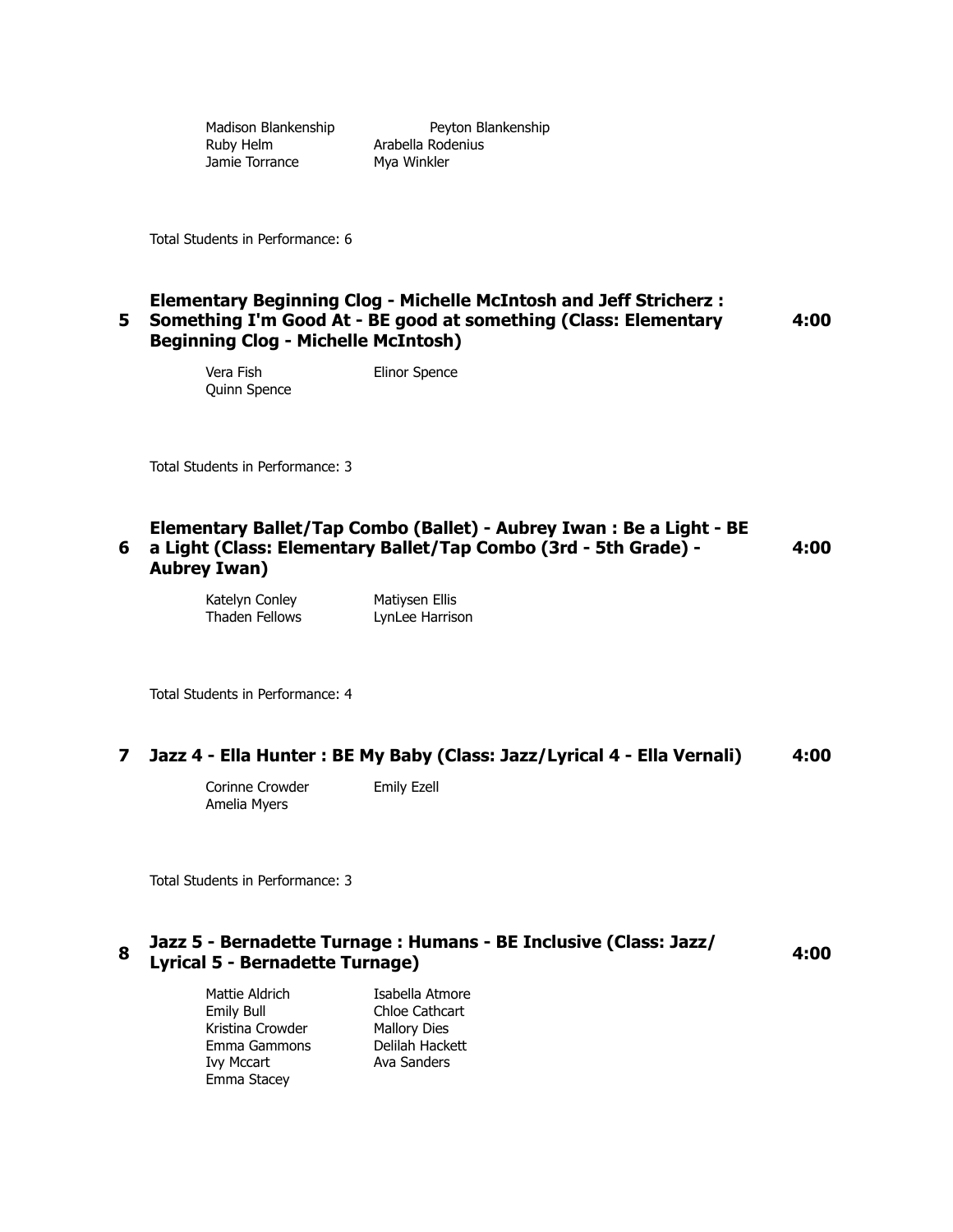Total Students in Performance: 11

#### **9 Respectful (Class: Elementary Jazz/Lyrical Combo (3rd - 5th Grade) - Elementary Jazz/Lyrical (Jazz) - Aubrey Iwan : Respect - BE Aubrey Iwan) 4:00**

| Annalise Brooks       | Gabriella Ellis |
|-----------------------|-----------------|
| <b>Baileigh Greco</b> | LynLee Harrison |

Total Students in Performance: 4

**1 0 15 Minute Intermission : 15:0**

Total Students in Performance: 0

### **1 Elementary Broadway Dance - Aubrey Iwan : We Go Together - BE 1 Together (Class: Elementary Broadway Dance - Aubrey Iwan) 4:00**

Ariana Brown Faye Gill Chase Graham Delilah Hackett LynLee Harrison Audrey Head Amelia Myers **Axa Sanders** 

Catherine Thomas The Hyla Wheeler

Total Students in Performance: 10

## **1 Tap 4 (AG 2) - Joyce Kacar : Dancin' in the Street - Gotta BE 2 Dancing! (Class: Tap 4 (AG 2) - Joyce Kacar) 4:00**

Isabel Brooks Reagan Creed Annalise Gilligan Claire Kacar Shadow Shelton

Haley Fischer Josephine Garnsey

Total Students in Performance: 7

**0**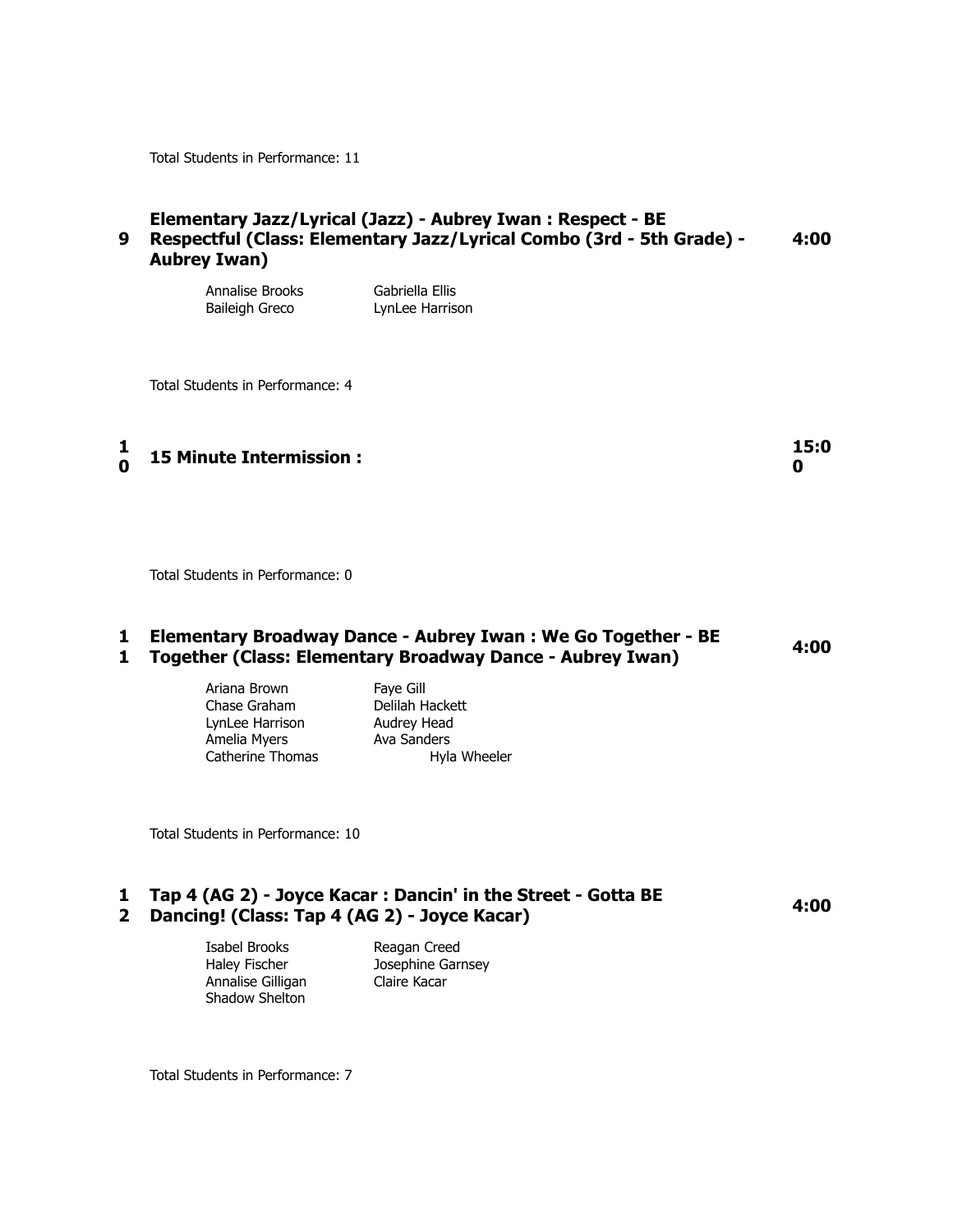## **1 Tap 4 (AG 3) - Andrea Campbell : Step in Time - BE in sync (Class: Tap 3 4 (AG 3) - Andrea Campbell) 4:00**

| Annalise Brooks    | Chloe Cathcart    |
|--------------------|-------------------|
| <b>Emily Ezell</b> | Arabella Rodenius |
| Bailey Woodard     |                   |

Total Students in Performance: 5

## **1 Tap 5 - Andrea Campbell : King of New York - Be Proud (Class: Tap 5 - Andrea Campbell) 4:00** 4 Andrea Campbell)

Kate Chapman Delilah Hackett Elise Kirk Lyla Willhite

Total Students in Performance: 4

#### **1 Elementary Jazz/Lyrical (Lyrical) - Aubrey Iwan : Unstoppable - BE**

**5 Unstoppable (Class: Elementary Jazz/Lyrical Combo (3rd - 5th Grade) - Aubrey Iwan) 4:00**

> Annalise Brooks Gabriella Ellis Baileigh Greco LynLee Harrison

Total Students in Performance: 4

## **1 Lyrical 4 - Ella Hunter : When She Loved Me - BE Childlike (Class: 6 Jazz/Lyrical 4 - Ella Vernali) 4:00**

Corinne Crowder **Emily Ezell** Amelia Myers

Total Students in Performance: 3

## **1 Lyrical 5 - Bernadette Turnage : I Need Never Get Old - BE Young &**

# **7 Free (Class: Jazz/Lyrical 5 - Bernadette Turnage) 4:00**